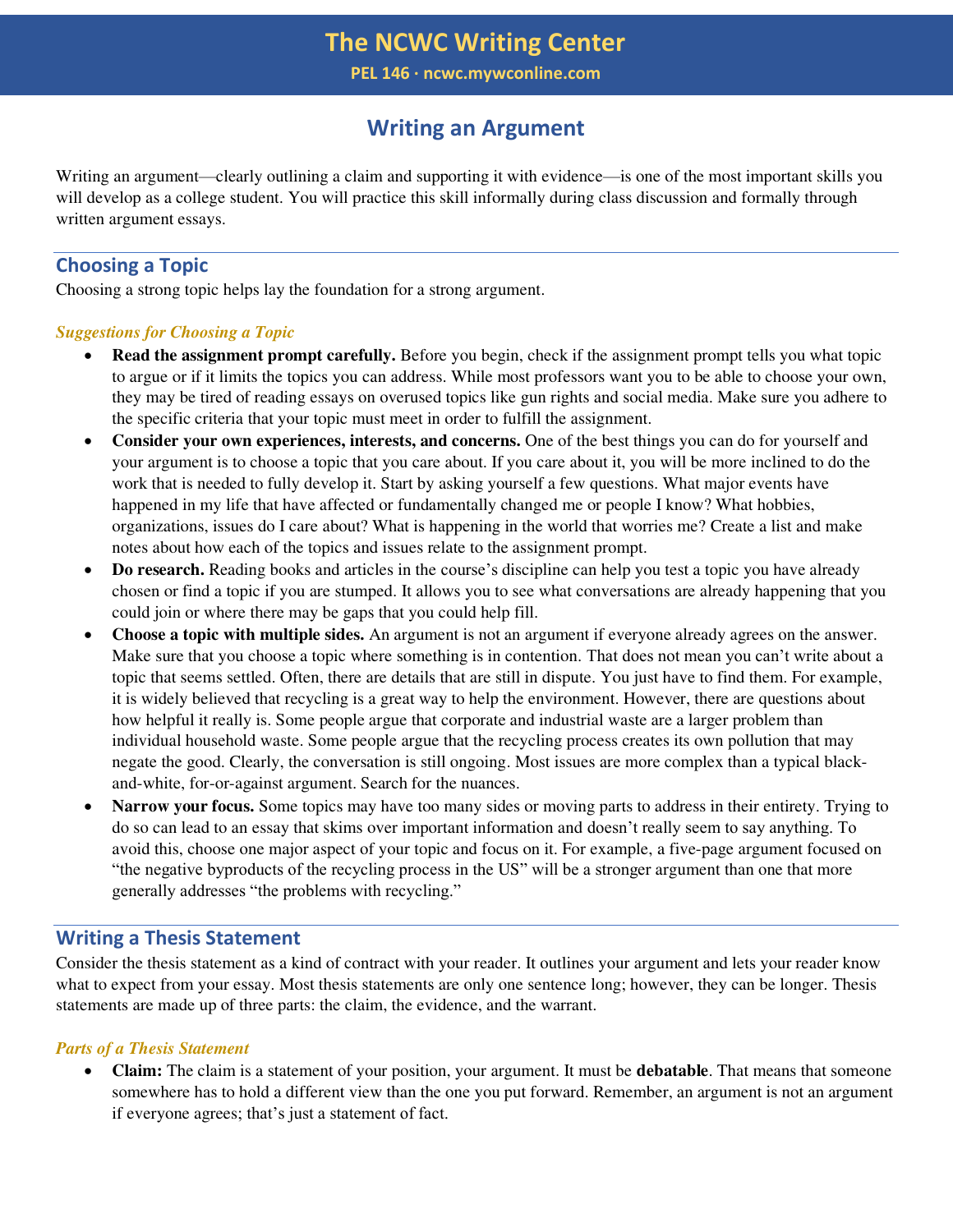# **The NCWC Writing Center**

**PEL 146 ∙ ncwc.mywconline.com**

- **Evidence:** Evidence is a brief outline of the support you will use to defend your claim. The evidence outlined in the thesis forms the backbone of your essay.
- **Warrant:** Warrant is a little more difficult to understand. Basically, the warrant is all of the information that both you and the reader must already agree on in order for your evidence be successful. It is what allows your audience to make a logical leap from the evidence to the claim. This part is almost never included in the written thesis.

## *Example Thesis*

Here is an example of a successful thesis:

*Recycling is not as environmentally friendly as many people believe because the process of recycling results in the creation of harmful emissions, recycling requires a lot of energy, and many "recycled" materials still end up in landfills.* 

- **Claim:** *Recycling is not as environmentally friendly as many people believe*  This claim is debatable. Since many people have been taught to recycle since childhood by their schools and governments, it is very likely that someone would disagree with this statement.
- **Evidence:** *the process of recycling results in the creation of harmful emissions, recycling requires a lot of energy, and many "recycled" materials still end up in landfills* This thesis statement provides three major pieces of evidence to support the original claim and acts as a roadmap for the essay. Your thesis could provide more or fewer pieces of evidence, but there must be at least one. Based on this evidence, the reader will expect one or more paragraph addressing each piece.
- **Warrant:** The warrant for this argument is not explicitly stated; however, the author clearly makes several assumptions about their audience's beliefs. Specifically, the author thinks the audience will agree that emissions, excess energy use, and recycled materials ending up in landfills are *bad things* for the environment. If the audience does not see these as bad things, then the argument will fail. Even if the audience already agrees, the author may still include information in the body paragraphs of the essay to help show how these things are bad.

## **Supporting Your Claims**

The main purpose of making an argument is to convince people who disagree with you that your claim has merit. If you are not able to provide evidence for why they should agree with you, your argument will be unsuccessful.

#### *Use Your Own Experiences*

Depending on the formality of your argument and your authority on the topic, it is possible to pull from your own experiences as a form of evidence. In informal writing, you can include anecdotes (stories) and examples. In formal writing, you may have to be more strategic to avoid sounding biased.

- **Couch your experience in the research and findings of others.** Rather than using your experience as the only piece of evidence, begin by providing information from an authoritative book or article in the discipline. Then, use your experience as an example to help clarify the point.
- **Remove emotion:** People tend to be suspicious of emotionally written arguments since your feelings on an issue are unlikely to be shared by everyone in your audience. When you write about your experience, try to be matterof-fact. State the events that occurred but avoid hyperbole (exaggeration) and leave out your feelings.
- **Remove "I":** Removing yourself from an experience can be difficult (even impossible) if you were directly involved. However, if you were merely a witness, you can write about it as an external observer using third person. For example, let's say you work at a recycling facility and know that a lot of recycled material gets thrown out, you could say, "Workers at Local Recycling Plant tend to throw out twenty pieces of recycled material every hour because they were not cleaned thoroughly enough or were made of composite materials that cannot be recycled."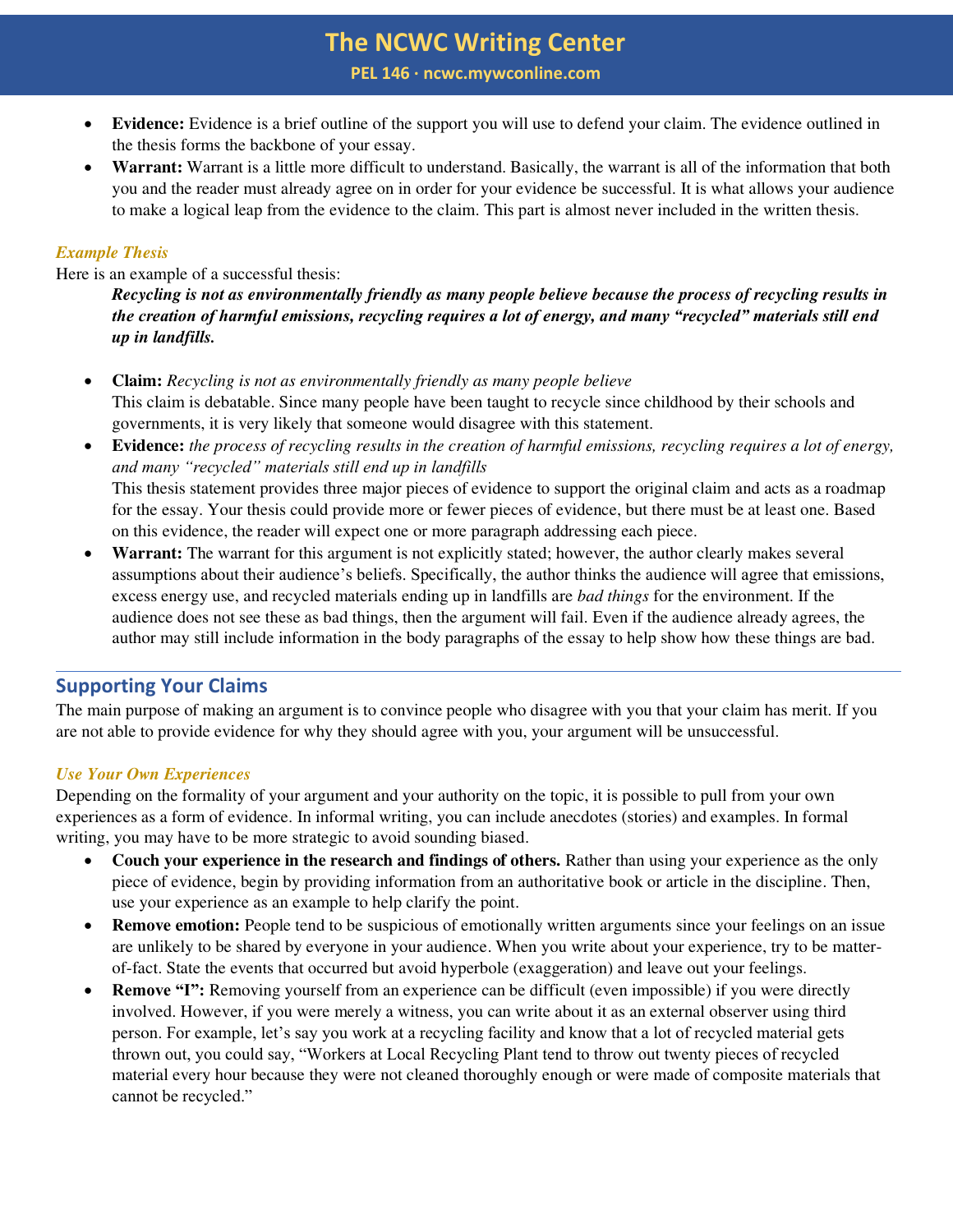# **The NCWC Writing Center PEL 146 ∙ ncwc.mywconline.com**

#### *Conduct Research*

Research is the collection of information from outside sources. There are two types of research that you can conduct to find evidence for your claim: primary and secondary.

- **Primary Research:** Primary research is research that you design and execute yourself. It includes data collection through surveys, interviews, observations, experiments, analyses, etc. This type of research may require you to get permission from the school's Institutional Review Board (IRB) to ensure the safety of your participants. Talk to your professor before you begin.
- **Secondary Research:** Secondary research is research that you do by reading. It is important to choose the right kinds of sources to lend credibility to your argument. Sources fall into two categories: popular and scholarly.
	- o **Popular:** Popular sources are books, articles, videos, etc. that are written for an everyday audience. These include articles in newspapers, magazines, books written for entertainment, and most internet sources. Popular sources can be useful because they can be produced quickly. If your topic is new, you may be able to find well-written news articles to include in your essay.
	- o **Scholarly:** Scholarly sources are books and articles written for an academic audience (i.e. researchers) in a specific discipline. These sources undergo a process called **peer-review**, which means they have been read by other scholars in the field and were found to be reliable. The school provides access to academic databases that house many peer-reviewed articles. Google Scholar can also be used to find scholarly sources.

No matter what type of source you use, make sure you evaluate it for reliability and usefulness. For more information on evaluating sources, please see the NCWC Writing Center handout **"Evaluating Sources: The CRAAP Test"** or visit the Writing Center.

## **Pay attention to the professor's assignment requirements. They may dictate what types of sources you are allowed to use.**

## **Organizing the Essay**

Clear organization allows your reader to easily follow your ideas. An argument that is well-organized is more likely to be taken seriously and to keep your reader's attention. The structure outlined below will help you create a working map for your paper that includes the basic elements of a good argument. Check with your professor to see if there are any other elements they would like you to include.

#### *Introduction*

A productive way to think about the introduction is to imagine a diamond, starting with a specific attention grabber at the beginning, broadening out to background information on the topic in the middle, and narrowing back down to your specific thesis statement near the end.

- **Attention Grabber:** An attention grabber is a strategy used to get your reader interested in your topic and argument. Common attention grabbers include startling facts or data about the topic, an interesting quote, a brief anecdote, a question, etc. It should relate directly to the argument you plan to make.
- **Background Information:** This section provides context for the attention grabber and introduces the reader to basic information about the topic.
- **Thesis Statement:** The thesis statement should lead logically from the attention grabber and background information. It may be one or more sentences long and is usually the last thing at the end of the introduction paragraph. See the section "Thesis Statement" above for more information about how to write an effective thesis statement.

#### *Body Paragraphs*